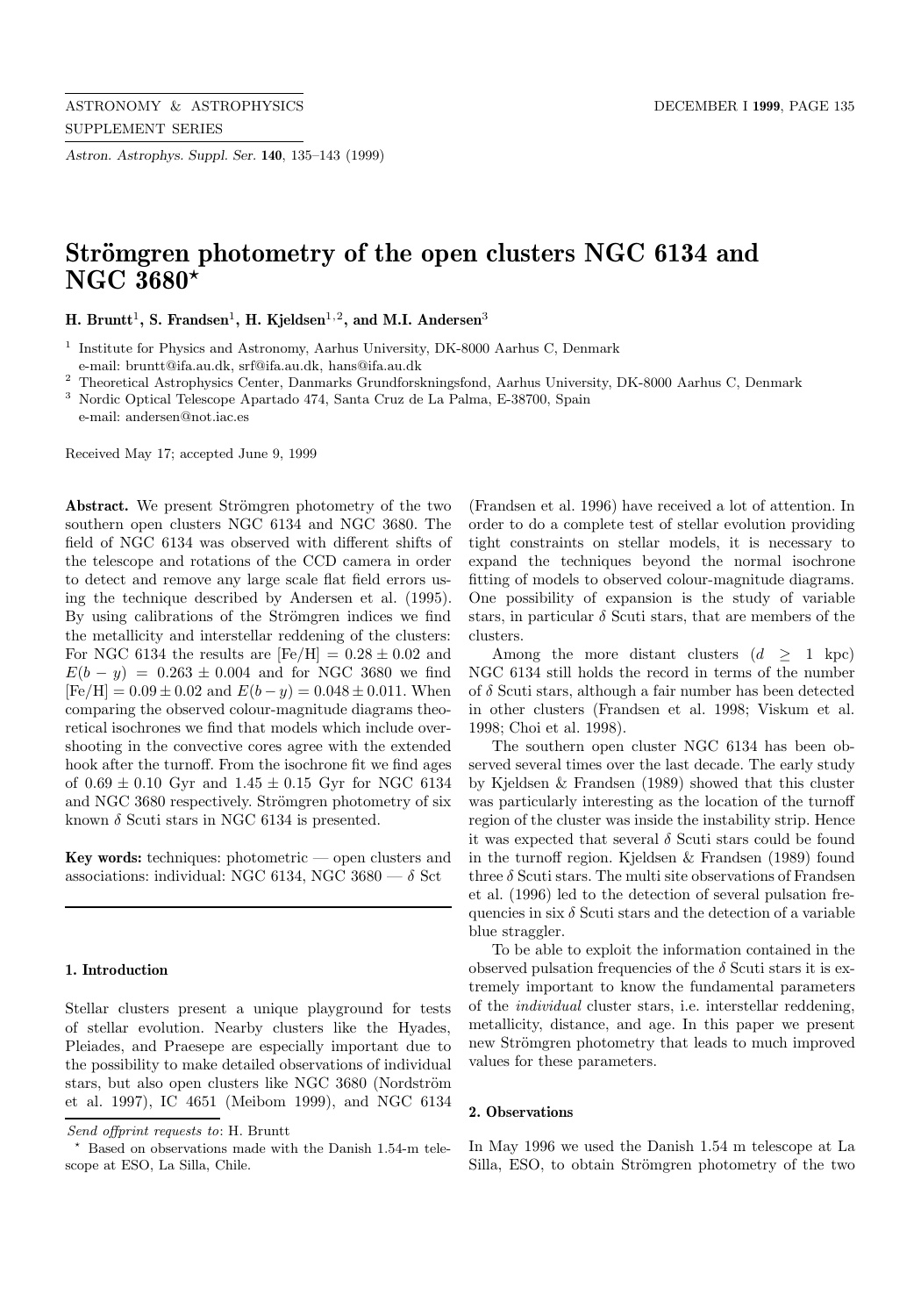**Table 1.** Number of frames obtained of the open clusters NGC 6134 and NGC 3680 in each of the Strömgren filters. The two  $\beta$  filters are labeled W (wide) and N (narrow)

| Cluster  | и |    |    | $\boldsymbol{u}$ | ۱w | $_{\rm Total}$ |
|----------|---|----|----|------------------|----|----------------|
| NGC 6134 |   | 19 | 18 | 24               | 10 | 36-            |
| NGC 3680 |   |    |    |                  |    | ະດ             |

open clusters NGC 6134 and NGC 3680 over a period of five nights. We also made observations of 19 bright Strömgren standard stars from the catalogue by Olsen et al. (1994) in order to transform the instrumental magnitudes to standard Strömgren indices.

The combination of the focal reducer instrument Danish Faint Object Spectrograph and Camera (DFOSC) and a Loral/Lesser CCD (W11-4) permits a large area of the clusters to be observed in one frame, i.e. 13.6 by 13.6 arcmin (2048 by 2048 pixels). Due to a failed UV-flooding, the CCD was insensitive in the  $u$  band, making the Strömgren photometry incomplete. A large decrease in sensitivity towards the edges was also seen in the remaining filters.

The observations of NGC 6134 were made with several different shifts of the telescope (a few arc minutes) and rotations of the CCD camera  $(\pm 90^{\circ})$ . This was done in order to detect any dependency of the derived magnitudes on the position of the CCD due to large scale flat field errors. As noted by Andersen et al. (1995) focal reducer instruments, like the DFOSC mounted on the Danish 1.54 m telescope, may suffer from scattered light problems due to insufficient baffling and/or internal reflection in the optics of the instrument. These effects will result in erroneous flat fields. In Table 1 we note the number of frames obtained in each of the Strömgren filters.

For the observations of the Strömgren standard stars we defocused the telescope in order to get a higher duty cycle. The degree of defocusing was different for each target, i.e. depending on the brightness of each star  $(V$  in the range 9.7 to 7.2). We also read out only a small 750 by 400 window on the CCD for these observations.

# **3. Basic reductions**

The linearity of the Loral/Lesser CCD was tested by taking dome flat fields with an increasing number of openings of the shutter, i.e. thereby increasing the exposure time but eliminating the finite shutter opening time. Unfortunately, the quartz lamp that was used as a light source was variable at a 5% level, and hence a non-linearity below this level could not be measured. However, according to the telescope manual (Storm et al. 1996) the CCD is linear below 1% up to the 16 bit data saturation level of the CCD, which is then our assumed limit for this effect.

The raw science frames were bias subtracted and flat fielded. A weak dependency of the bias level on the ambi-



**Fig. 1.** Contour plot of the flat field correction surface that has been applied to the flat field for the y filter. The abscissa and ordinate show the position (in pixels) on the CCD

ent temperature was determined from several bias frames (0.9 ADU/K). We found that our sky flat fields were not as reliable as the dome flats (different gradients across the field were often seen in two consecutive frames). Hence we decided to use dome flats for the flat fielding procedure. A master flat field for each filter was constructed using the median of several dome flats. The significance of our choice of flat fields is diminished by the flat field correction that is applied later.

After bias subtraction and flat field division the frames of the open clusters were reduced by using the MOMF software package by Kjeldsen & Frandsen (1992). The MOMF programmes use a combination of PSF- and aperture photometry.

# **4. Flat field correction**

The division of a CCD frame by a flat field does not necessarily provide a correct calibration of the CCD sensitivity variation. Errors up to 10% are seen on some telescopes depending on the baffling and internal reflections in the optics. Andersen et al. (1995) have developed an algorithm, where a correction is derived from a set of shifted and rotated images. It only works for fields with many stars (distant clusters). Using multiple shifted and rotated CCD frames by itself provides some averaging of the flat field errors, but an additional improvement is gained by the technique we have applied. For a more thorough description of the flat field correction the reader is referred to Bruntt (1999).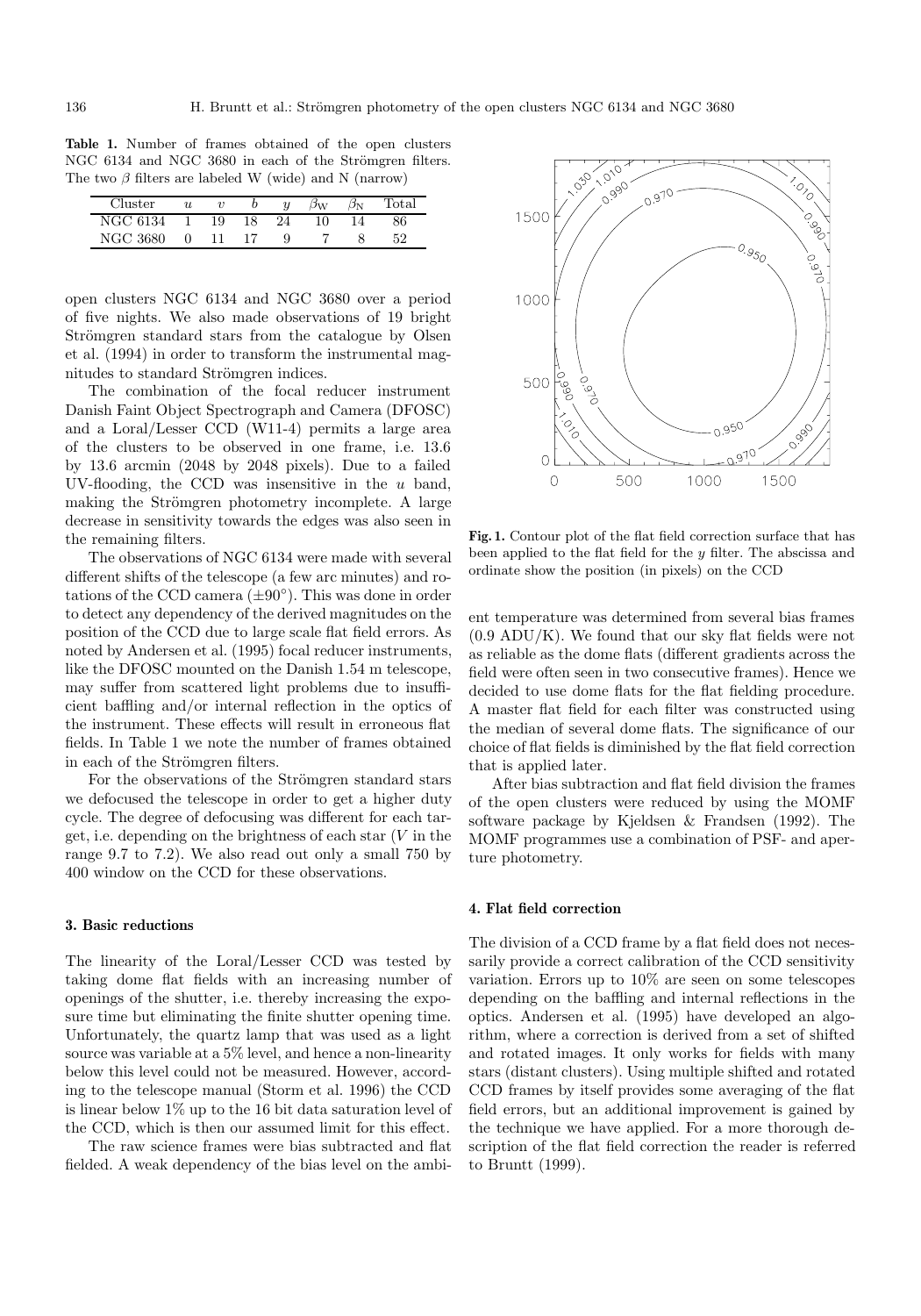

**Fig. 2.** Histograms of the standard deviation of stars before (dashed) and after (solid) the flat field correction in the  $y$  filter calculated from (up to) 22 frames

In Fig. 1 we show a contour plot of the correction surface in the y filter. Note that an error of  $\simeq 8\%$  is found from the centre of the CCD to the extreme edges. In the other Strömgren filters the errors are of the same order of magnitude. This clearly shows that serious problems may be present if one observes a star cluster with only one telescope position.

In Fig. 2 the standard deviation of the brightest stars in the cluster NGC 6134 is seen. The standard deviation is calculated from the magnitudes determined from the (up to) 22  $y$  frames.

## **5. Standard Strömgren indices**

The flat field correction surfaces in the Strömgren  $vby - \beta$ filters found by using the observations of NGC 6134 have been applied to the observations of both clusters and the Strömgren standard stars.

The atmospheric extinction was determined by using observations of two bright standard stars which were observed as part of a programme to detect oscillations in two bright field stars (see Viskum et al. 1998). These stars were observed at the same time as the open clusters with the Danish 50 cm SAT telescope at La Silla. From these data we found the extinction coefficients of the standard Strömgren magnitudes, which were applied to the observations of the open clusters.

After the extinction correction we found the following transformation to the standard indices using the Strömgren standard stars:

$$
b - y = +0.5026 + 1.0444 (b - y)_I
$$
 (1)

$$
V = -1.9027 + 1.0067 y_I \tag{2}
$$

$$
m_1 = -1.2662 + 1.0118 \, (m_1)_I - 0.1291 \, (b - y) \tag{3}
$$

$$
\beta = +0.7277 + 1.4348 \,\beta_I \tag{4}
$$



**Fig. 3.** Comparison of the  $b-y$  indices found by Nordström et al. (1997) and the present work. Stars with low standard deviation are plotted with diamonds while other stars are plotted with dots. The double stars "30" and "121" are marked with stars. The two datasets disagree appreciably for star "2095". The lines labeled "Nordström" and "Bruntt" indicate the range in  $b-y$  of the stars used for calibration by Nordström et al. (1997) and in this paper

where I denotes the instrumental index.

We have then compared the derived indices with previous Strömgren photometry of the open cluster NGC 3680. Nissen (1988) has published Strömgren indices from photoelectric measurements of the brightest stars in the field of NGC 3680, i.e. bright field stars and stars at the turnoff region in the cluster. More extended CCD photometric studies of this cluster have been done by Twarog et al. (1989)  $(uvby)$  and Nordström et al. (1997)  $(b - y)$ . Their calibration both rely on the early work by Nissen (1988).

We find small offsets in the  $b-y$  and  $\beta$  index and in V when comparing with Nissen (1988). The photometry of Nissen is of high quality and is well-calibrated as several (∼ 30) standard stars were observed each night (compared to just five standard stars in our case). Hence we have corrected for the small offset errors, i.e. 0.01 and 0.02 mag in  $b - y$  and  $\beta$  respectively calculated from 13 and 4 stars in common with Nissen (1988).

In Fig. 3 we show the difference in the  $b - y$  index found by Nordström et al. (1997) and the present work. As can be seen there is a significant dependency on colour. Also indicated in Fig. 3 is the range in  $b - y$  of the stars used for the standard transformation. Nordström et al. (1997) only have two stars in the dashed range in Fig. 3. As noted by Nordström et al. (1997) their calibration rely on the turnoff stars observed by Nissen (1988), i.e. with only a narrow range in  $b - y$ . Hence we consider our calibration of the fainter stars in the cluster as being more reliable as our standard stars cover a much more extended range in  $b - y$ .

The photometric precision of the Strömgren indices are estimated using the standard deviation of the derived instrumental magnitudes. The result for the turnoff (hence brightest) stars in each cluster is shown in Table 2.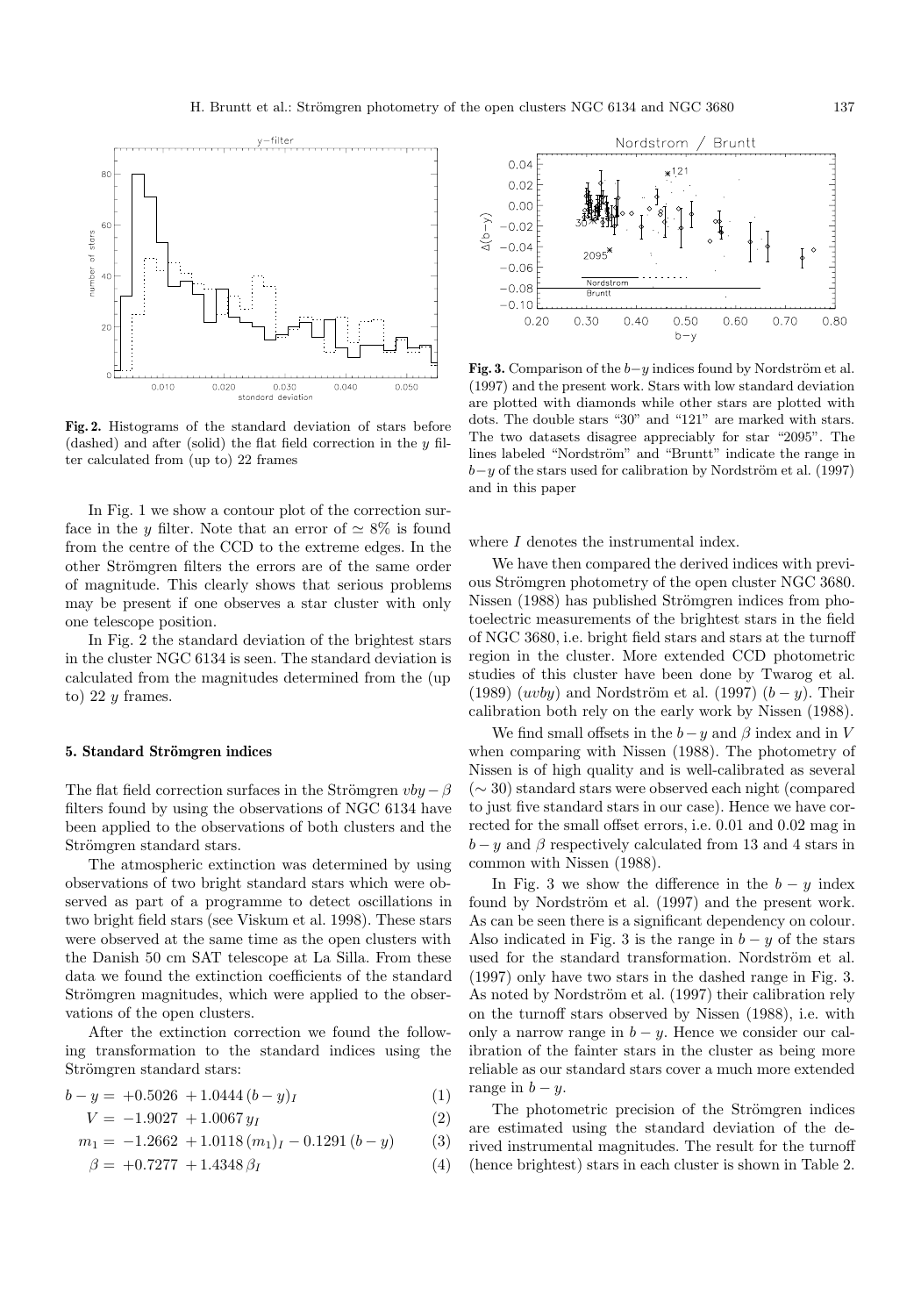Table 2. Photometric precision of the Strömgren indices in each cluster for stars around the turnoff (TO) and for the F type stars in NGC 6134

| Stars        |       | $b - y$ | m <sub>1</sub> | β     |
|--------------|-------|---------|----------------|-------|
| NGC 6134, TO | 0.004 | 0.007   | 0.009          | 0.010 |
| NGC 6134, F  | 0.010 | 0.020   | 0.020          | 0.020 |
| NGC 3680, TO | 0.004 | 0.007   | 0.008          | 0.016 |



**Fig. 4.** Conversion of  $\delta M_V$  to the  $c_0$  index for stars in NGC 6134. The solid lines are the standard relations found in Crawford (1975a, 1979)

These are A type stars for the younger cluster NGC 6134, while the turnoff stars in NGC 3680 are F type stars. Also quoted is the precision of the F type stars in NGC 6134. The F type stars are particularly interesting, as their  $m_1$ index correlates with metallicity. The results found in Table 2 are comparable to what has been achieved earlier with photoelectric equipment, e.g. Nissen (1988).

We have also estimated the standard errors of the Strömgren indices by comparing our results to Nissen (1988) after the removal of offset errors and ignoring  $3\sigma$ outliers. The standard errors (sd. of the mean) for the four indices are 0.0018 (22 stars), 0.0022 (23 stars), 0.0032 (23 stars), 0.0032 (4 stars) in V,  $b-y$ ,  $m_1$ , and  $\beta$  respectively.

# **6. The Balmer discontinuity index**

As the CCD was insensitive to light in the  $u$  filter we could not obtain the Balmer discontinuity index,  $c_0$  =  $(u - v) - (v - b)$ . The calibrations of the interstellar reddening include small terms involving the Balmer discontinuity  $c_0$  index (Crawford 1975a, 1979), hence it is essential to get a somewhat reliable measure of this index. For NGC 3680 the  $c_0$  index was obtained for a few stars in the turnoff region by Nissen (1988), and we have used his values.

The  $c_0$  index measures to what extent a star has evolved above the ZAMS. We can measure the extent of evolution through  $\delta M_V$  by fitting a ZAMS to the lower end



**Fig. 5.** The relation of  $b-y$  and  $\beta$  for stars with well-determined indices in NGC 6134 and NGC 3680

of the observed colour-magnitude diagram. For the stars in NGC 6134 we calculated approximate  $c_0$  indices indirectly by using the calibrations of the  $f$  factor by Nissen (1988) (F stars):

$$
\delta c_0 = \delta M_V / f = \delta M_V / (9.0 + 50(2.72 - \beta))
$$
\n(5)

and Crawford (1979) (A stars):

$$
\delta c_0 = \delta M_V / f = \delta M_V / 9.0,\tag{6}
$$

where  $\delta c_0$  is defined as  $\delta c_0 = c_0(ZAMS) - c_0$ .

In Fig. 4 we show how  $\delta M_V$  is converted to the  $c_0$  index by using the f factor. Note that this was only done for stars with  $E(b - y)$  within 3  $\sigma$  of the mean value, i.e. stars that are probable cluster members.

## **7. Interstellar reddening**

In Fig. 5 we show the  $\beta$  index as a function of the  $b - y$ index for the observed stars in NGC 6134 and NGC 3680. As can be seen the open cluster NGC 6134 suffers from significant interstellar reddening.

To determine the interstellar reddening we have used the calibrations of Crawford (1975a) (A stars), (1979) (F stars) with a small correction which was noted by Nissen (1988). Histograms of the interstellar reddening for the stars in two open clusters are shown in Fig. 6.

The mean value of each cluster after removing  $3\sigma$ outliers are: NGC 6134:  $E(b - y) = 0.263 \pm 0.003$  and NGC 3680:  $E(b - y) = 0.046 \pm 0.011$ , cf. Table 3.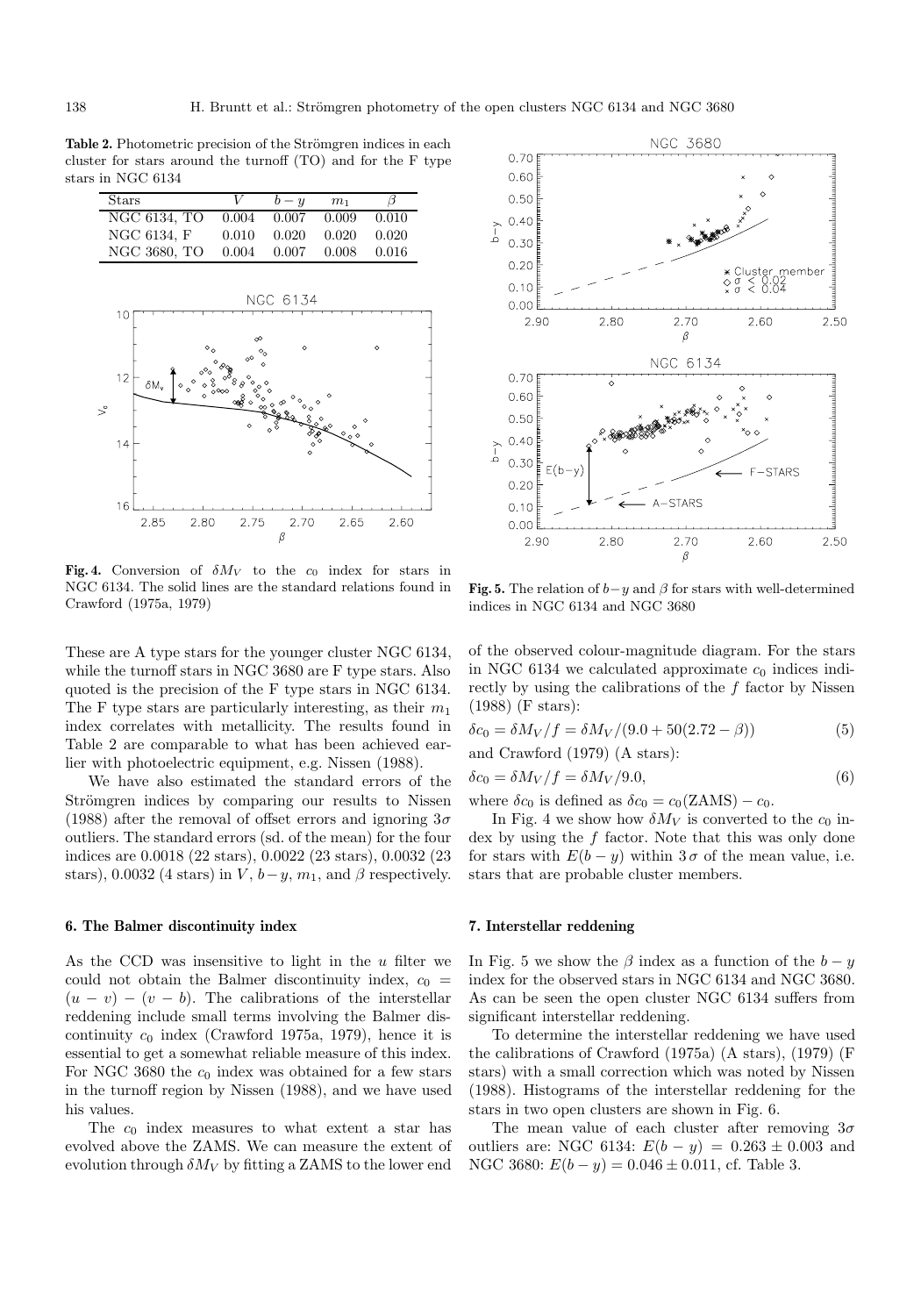

**Fig. 6.** Histograms of the interstellar reddening of stars in NGC 6134 and NGC 3680. In the top plot the dashed histogram is for all stars, while the solid curve is for the stars that are confirmed cluster members

These results agree reasonably well with previous results obtained for both clusters: For NGC 3680 Nissen (1988) found  $E(b-y)=0.034\pm0.005$  when using the cluster membership assignment by Nordström et al. (1997). Kozhurina-Platais et al. (1997) found a somewhat higher value  $E(b - y) = 0.053$  from Johnson BV photometry, when using only stars that were probable cluster members according to proper motion measurements. They made a fit of overshoot isochrones to the observed CMD with  $E(b - y)$  and distance modulus as free parameters. Kjeldsen et al. (1991) found  $E(b - y) = 0.32 \pm 0.02$  for NGC 6134 from Johnson UBV photometry. From revised DDO photometry of giant stars Twarog et al. (1997) estimate that  $E(b - y) = 0.27$ , which is in better agreement with our results. As discussed by Twarog et al. (1997 the reason for the somewhat higher reddening found by Kjeldsen et al. (1991) may be due to the fact that they assumed solar metallicity.

## **8. Metallicity**

The reddening corrected  $m_0$  index is correlated with metallicity for F type stars. In Fig. 7 we show the relation between the  $\beta$  and  $m_0$  index for stars in each of the observed clusters. Also plotted is the Hyades relation taken from Crawford (1975a, 1979). As may be inferred,



**Fig. 7.** The relation between  $m_0$  and  $\beta$  for stars in NGC 3680 (top) and NGC 6134 (bottom). Also plotted is the standard Hyades relation taken from Crawford (1975a, 1979). The symbols are explained in the top plot

the metallicity of NGC 3680 is somewhat lower than the Hyades cluster, while the metallicity of NGC 6134 is somewhat higher. Note that  $[Fe/H]_{\text{Hyades}} \simeq 0.12$  according to recent observations by Cayrel (1985).

In the field of NGC 6134 a few of the F type stars (i.e.  $\beta$  < 2.72) have high  $m_0$  indices, which indicate that they are not members of the cluster. On the other hand it can also be seen that quite a few of the A stars in NGC 6134 also have extremely high  $m_0$  indices, which not necessarily exclude them from being cluster members, but may indicate that they are Am type stars. Note that they are all found on the upper part of the cluster main sequence. We have used the calibration of [Fe/H] for Am stars by Smalley et al. (1993) on the possible Am stars (i.e.  $\delta m_0 < -0.05$  and  $\beta > 2.72$ ) in the cluster. We find a mean metallicity of  $[Fe/H] = 0.83 \pm 0.04$  (standard deviation of mean) from 12 possible Am stars.

A calibration of the  $m_0$  index with metallicity has been obtained by Nissen (1981). In Fig. 8 we have plotted the histogram of stars in NGC 6134 which are probable cluster members, i.e. stars with interstellar reddening within  $3\sigma$  of the mean value. For NGC 3680 we have plotted the result for 12 stars which are cluster members according to the spectroscopy by Nordström et al. (1997). The mean value of each cluster is found by removing  $3\sigma$  outliers.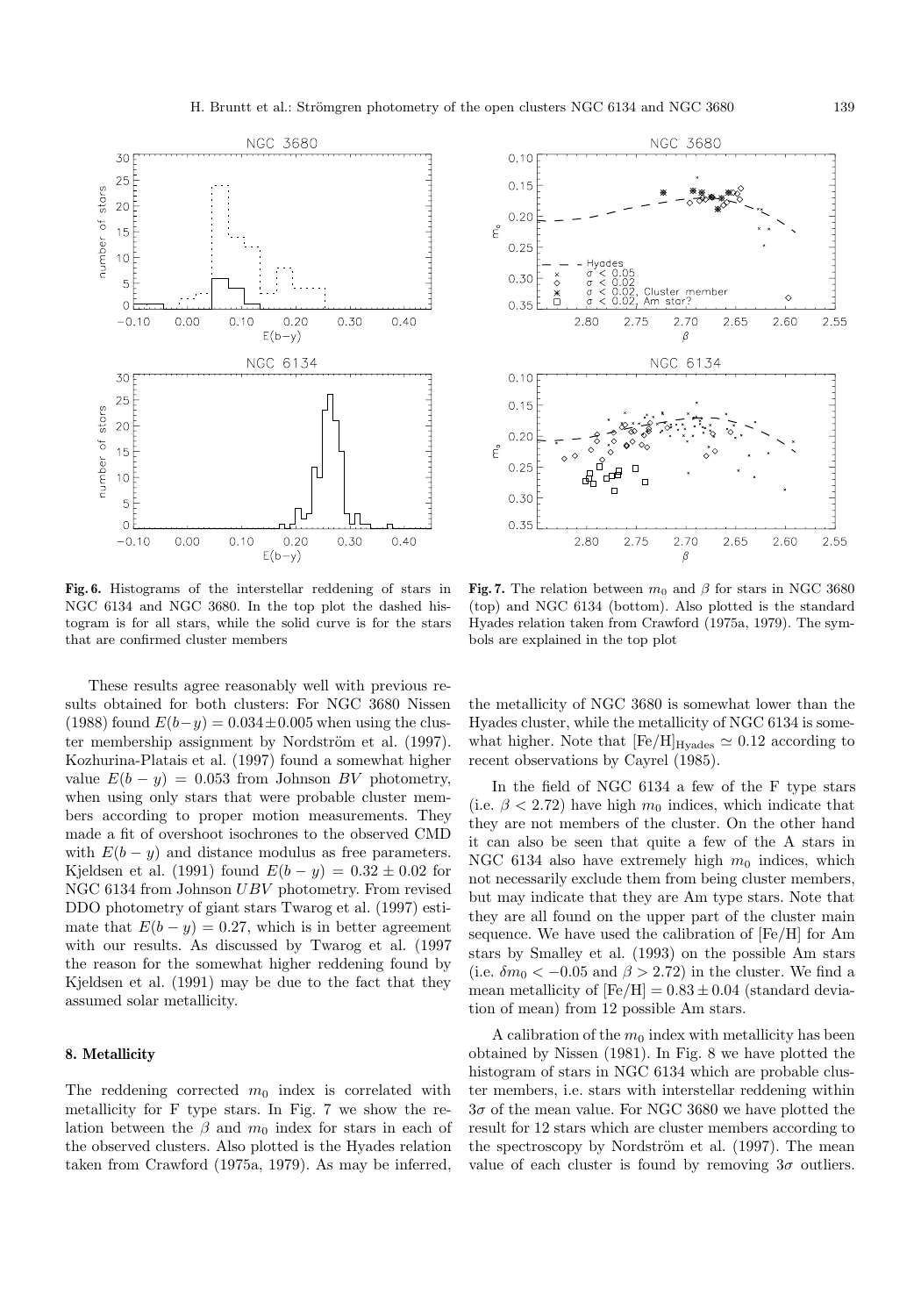

**Fig. 8.** Histograms of the metallicity for stars in the field of NGC 6134 and NGC 3680. In the top plot the dashed line includes all stars, while the solid line is for the confirmed cluster members

Our results are: NGC 6134:  $[Fe/H] = 0.28 \pm 0.02$  and NGC 3680:  $[Fe/H] = 0.09 \pm 0.02$ , cf. Table 3.

The uncertainty of the metallicity may be as large as  $0.1 - 0.2$  dex for NGC 6134, as only few Strömgren standard stars with high  $b-y$  were included in the calibration. This is a problem as the F stars in NGC 6134 are highly reddened. The result for NGC 6134 agrees with what is given in the catalogue by Lyngå (1987) [Fe/H] = 0.25. Twarog et al. (1997) have found  $[Fe/H] = 0.18 \pm 0.09$ from revised DDO photometry. On the other hand Claria et al. (1992) found  $[Fe/H] = -0.05 \pm 0.12$  from photometry of red giant stars in the cluster. They used three different photometric methods, UBV , DDO and Washington which yielded  $[Fe/H] = 0.08, -0.16,$  and  $-0.11$  respectively.

Several estimates of the metallicity of NGC 3680 have been published. Nordström et al. (1997) found  $[Fe/H] =$  $0.11 \pm 0.05$  when using their cluster membership assignment and the Strömgren photometry of Nissen (1988). Twarog et al. (1997) cite  $[Fe/H] = -0.12 \pm 0.05$  from DDO photometry of 8 giant stars.

It is apparent from the published results that it is difficult to determine the metallicities within 0.15 dex by means of photometry. A determination of the metallicities by using spectroscopy would certainly be of great value.

**Table 3.** Fundamental parameters of NGC 6134 and NGC 3680: interstellar reddening, metallicity, age (Gyr), and distance (kpc). The estimated standard errors are given in parenthesis

| Cluster  | $E(b-y)$ | [Fe/H] | Age    | d.     |
|----------|----------|--------|--------|--------|
| NGC 6134 | 0.263    | 0.28   | 0.69   | 1.41   |
|          | (0.004)  | (0.02) | (0.10) | (0.06) |
| NGC 3680 | 0.048    | 0.09   | 1.48   | 1.10   |
|          | (0.011)  | (0.02) | (0.15) | (0.05) |

#### **9. Colour-magnitude diagrams**

The observed colour-magnitudes diagrams are seen in Fig. 9. Note that the V magnitude and the  $b - y$  index have been corrected for interstellar extinction  $(A_V =$ 4.3  $E(b - y)$ ). In each diagram 606 (NGC 6134) and 164 (NGC 3680) stars are plotted. As the metallicity of the clusters are comparable it is evident that NGC 6134 is younger than NGC 3680, i.e. no A type stars are seen in the CMD of NGC 3680.

#### **10. Ages and distances**

We have used theoretical isochrones calculated using the recent programme by Pols et al. (1998). We have fitted isochrones which rely on standard physics and models which also include overshooting. The programme by Pols et al. (1998) provides V and  $B - V$  colours which rely on synthetic spectra by Kurucz et al. (1992). The conversion from the observed Strömgren indices to effective temperatures is made by applying the calibration of Alonso et al. (1996). Note that this calibration includes a term proportional to  $c_0$ , hence only stars for which the  $c_0$  index have been inferred are plotted (as described in Sect. 6).

We calculate a range of isochrones with the metallicity found in Sect. 8. The isochrones are shifted vertically to fit the lower end of the main sequence, and then the age is changed to fit the turnoff stars. The result for both standard models (dashed line) and overshooting models (solid line) is shown in Fig. 10.

It seems that the isochrones from models including overshoot describe the extended hook in NGC 6134 better than the standard model isochrones. No firm conclusion can be given here for NGC 3680 from the limited sample of stars. However, previous studies of this cluster by Nordström et al. (1997) (Strömgren by photometry) and Kozhurina-Platais et al. (1997) (BV photometry) both agree that isochrones that include some degree of overshoot are needed to explain the observed CMD.

The derived fundamental parameters of the open clusters using the Strömgren indices (metallicity and interstellar reddening) and the age and distance found when using isochrones that include overshoot are quoted in Table 3.

Nordström et al. (1997) have performed isochrone fitting using several models, and also found that isochrones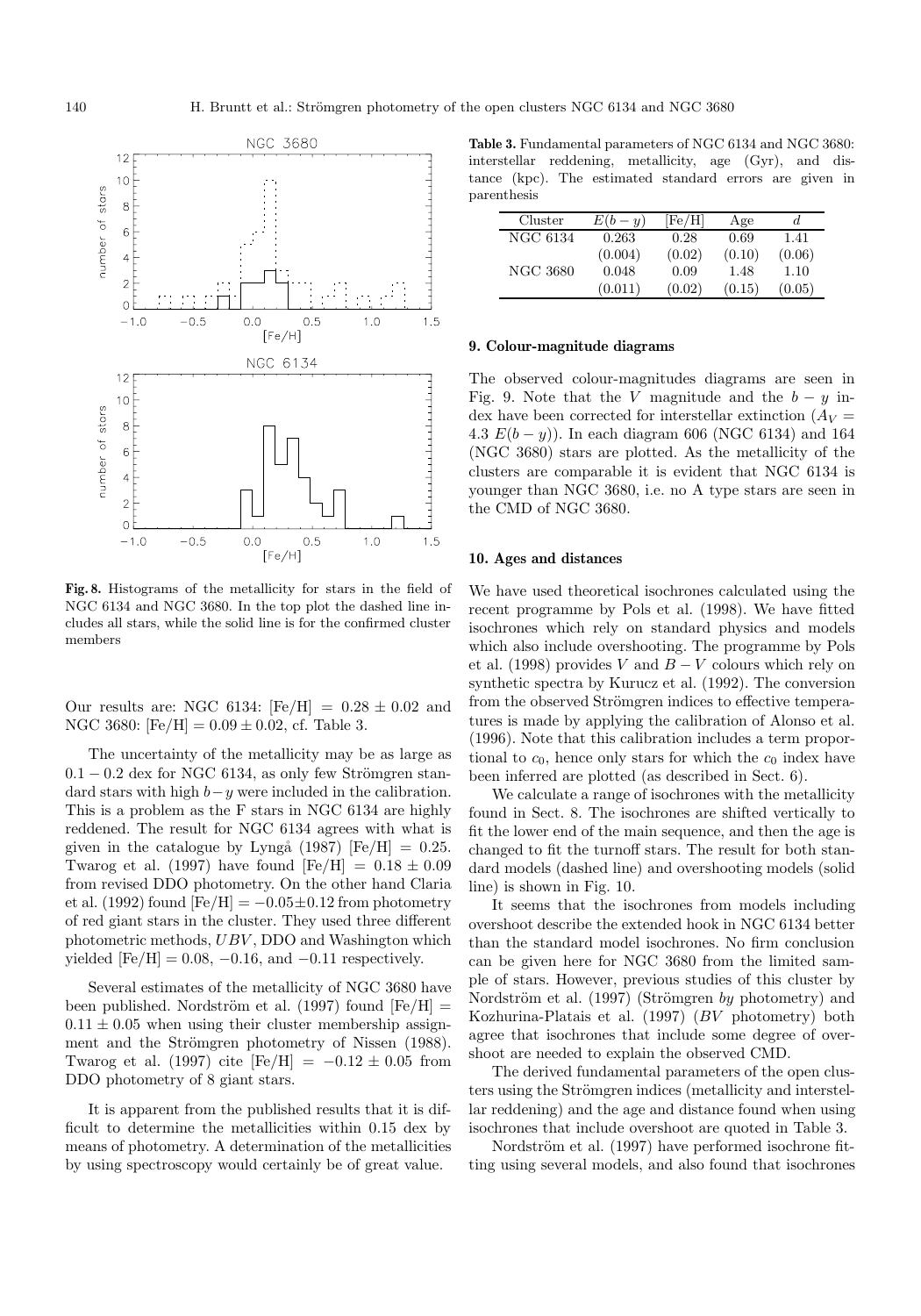

**Fig. 9.** Observed colour-magnitude diagrams of NGC 6134 and NGC 3680. In the CMD of NGC 6134 the boxes mark the location of the six known  $\delta$  Scuti stars and the dashed curves show the location of the instability strip according to observations of field stars by Rodriguez et al. (1996). The diamond marks the blue straggler found by Frandsen et al. (1996). In the CMD of NGC 3680 the boxes mark the stars that are cluster members according to Nordström et al. (1997)



**Fig. 10.** The figures show Pols theoretical isochrones that best fit NGC 6134 and NGC 3680. Dashed lines are standard models while solid lines are models which include overshooting. In the left figure is also plotted a part of the standard model isochrone when shifted  $-0.75$  in V, i.e. the approximate location of the binary star sequence. In the plot to the left the box symbols mark the  $\delta$  Scuti stars. In both plots are given the parameters of the model at the turnoff for the overshoot isochrones ( $T_{\text{eff}}$ ,  $M_V$ , and  $M/M_{\odot}$ ) and log age (A), metallicity ([Fe/H]), and distance modulus ( $V - M_V$ )

**Table 4.** Astrophysical parameters for the six  $\delta$  Scuti stars in NGC 6134

| $ID_{B}$ | $ID_F$ |              | $V$ $b-u$ $m_1$   |       | $\beta$ | $E(b - y)$ | $M/M_{\odot}$ | $T_{\rm eff}$ | $L/L_{\odot}$ |
|----------|--------|--------------|-------------------|-------|---------|------------|---------------|---------------|---------------|
| 508      | 397    |              | 13.548 0.422      | 0.159 | 2.784   | 0.256      | 1.99          | 7795          | 18.0          |
| 574      | 348    | 12.452 0.461 |                   | 0.104 | 2.738   | 0.271      | 2.41          | 7476          | 49.4          |
| 616      | 159    | 13.179       | 0.415 0.136 2.778 |       |         | 0.252      | 2.13          | 7869          | 25.3          |
| 679      | 87     | 13.547 0.424 |                   | 0.144 | 2.758   | 0.236      | 1.99          | 7760          | 18.0          |
| 853      | 161    | 11.973       | $0.477$ $0.120$   |       | 2.742   | 0.264      | 2.47          | 7370          | 76.8          |
| 906-     | 9      | -- 12.266    | 0.486             | 0.181 | 2.698   | 0.227      | 2.46          | 7226          | 58.7          |
|          |        |              |                   |       |         |            |               |               |               |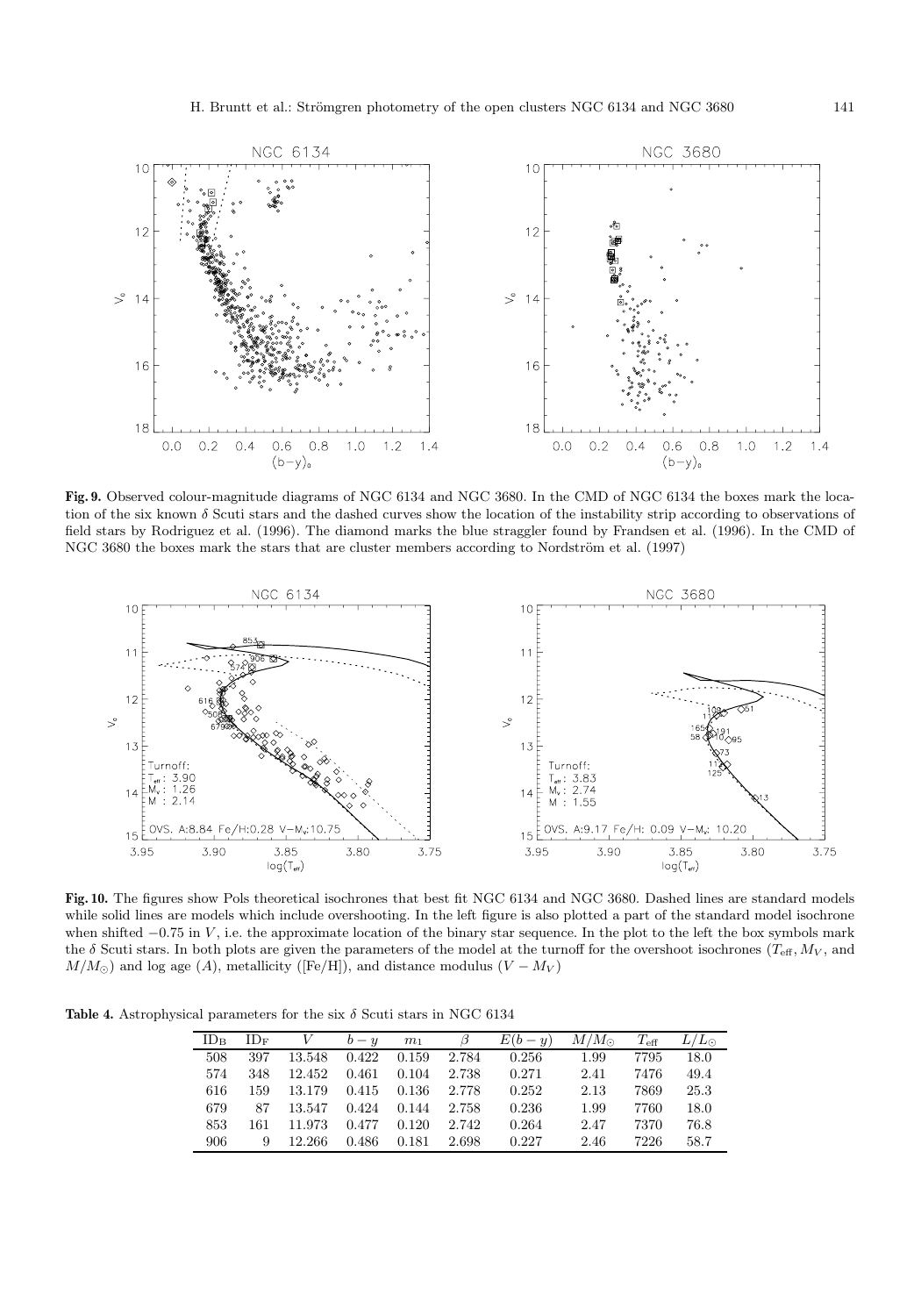which include some amount of overshooting are needed. They find an age of  $1.45 \pm 0.3$  Gyr when fitting an overshoot isochrone to 12 stars around the turnoff, which is in excellent agreement with our result, i.e. age  $1.48\pm0.3$  Gyr. Nordström et al. (1997) determine the distance by fitting the Hyades cluster to the lower main sequence of NGC 3680 and find  $V - M_V = 10.5 \pm 0.3$ , which agrees with our somewhat smaller value  $V - M_V = 10.2 \pm 0.2$ , which was found by shifting the isochrone to fit the lower main sequence. Kozhurina-Platais et al. (1997) found age  $1.6 \pm 0.15$  Gyr and  $V - M_V = 10.2 \pm 0.3$ . Note that they used a somewhat higher value for the interstellar reddening and also used solar metallicity isochrones. It is important to note that the present results and those by Nordström et al. (1997) and Kozhurina-Platais et al. (1997), are obtained by using different isochrone codes. It is reassuring that our results for the age and distance of NGC 3680 agree within the errors.

Kjeldsen & Frandsen (1991) fitted standard model isochrones to their observed CMD of NGC 6134 and found distance modulus  $V - M_V = 11.25$  and age 0.89 Gyr which we will now compare with our results, i.e.  $V - M_V =$  $10.75 \pm 0.20$  and age  $0.69 \pm 0.10$ . Twarog et al. (1997) have determined  $V - M_V = 11.1$  when using the BV photometry by Kjeldsen & Frandsen (1991) but with different interstellar reddening (Sect. 7) and metallicity (Sect. 8).

The reason for the somewhat higher distance modulus found by Kjeldsen & Frandsen (1991) is only partly explained by the somewhat lower value of  $E(b - y)$  found by us, yielding a difference in V of  $\Delta V = 4.3 \times 0.059$  = 0.25. Kjeldsen & Frandsen (1991) used Solar metallicity isochrones, i.e. isochrones with somewhat higher  $M_V$  and higher  $T_{\text{eff}}$  (fixed age). On the other hand this was standard isochrone models, i.e. isochrones with higher  $M_V$ and lower  $T_{\text{eff}}$  (fixed age). Consequently, these differences alone do not explain the large difference in distance modulus or age. We note that Kjeldsen & Frandsen (1991) only had a very limited sample of ∼ 60 stars. They also had no individual determination of the interstellar reddening, as we now have, in order to exclude stars that are clearly not members of the cluster. The difference in the quality and quantity of the two data sets explain the differences in the determined age and distance.

## **11. The** *δ* **Scuti stars in NGC 6134**

In Table 4 we present the fundamental astrophysical parameters for the six  $\delta$  Scuti stars in NGC 6134, which has been derived from the Strömgren photometry. These data will be of great importance when it comes to the detailed modeling of these stars.  $ID_F$  are the star numbers in Frandsen et al. (1996).  $M/M_{\odot}$  are the estimated masses found by interpolation to the best fitting isochrone which includes overshoot.  $T_{\text{eff}}$  is found by using the calibration by Alonso et al. (1996).  $L/L_{\odot}$  is found by using the solar value  $M_{\text{bol}} = 4.75$ , a bolometric correction of  $BC = -0.06$ and the cluster parameters (distance and interstellar reddening) from Table 3.

## **12. Conclusions and prospects**

The new Strömgren photometry of the two open clusters NGC 6134 and NGC 3680 have provided the following information:

- 1. Large scale flat field errors were removed by taking shifted and rotated frames of NGC 6134. This improves the individual parameters for bright stars, e.g. the known  $\delta$  Scuti stars in the cluster.
- 2. We have made an improved calibration of the lower end of the main sequence for the well studied cluster NGC 3680.
- 3. We have obtained reliable estimates of the interstellar reddening of the clusters. For NGC 6134 this has been used to determine which stars are clearly not members of the cluster.
- 4. The approximate metallicity of the clusters have been found.
- 5. In NGC 6134 several Am type stars are found.
- 6. By using theoretical isochrones we show that models including overshooting are needed to fit the extended hook of the observed colour-magnitude diagram of NGC 6134.

Our results for the interstellar reddening, metallicity, age, and distance of each cluster agree reasonably well with recent published results. Still, reliable values for the metallicities of the clusters are missing. Attempts have been made by using DDO photometry of giant stars and Strömgren photometry of F type stars, which yield quite different results. The metallicity must be obtained by using spectroscopy which would also be valuable for determining the global properties of these clusters, i.e. age and distance.

The results presented here are perhaps most interesting for NGC 6134, as six  $\delta$  Scuti stars have been found in this cluster by Frandsen et al. (1996). In principle we can extract new information contained in the observed pulsation frequencies and amplitudes by constructing theoretical models of the variable stars. The information needed is:

- **–** Pulsation frequencies and amplitudes (multi site timeseries photometry).
- The fundamental parameters of the cluster (Strömgren photometry and spectroscopy).
- **–** Rotational velocities (spectroscopy).

By now we have two of the three needed pieces in the puzzle! Still, the metallicity is unreliable, and a better determination is needed, e.g. by using spectroscopy. We have been allocated observing time for doing spectroscopy of the brighter stars in the two clusters. These observations